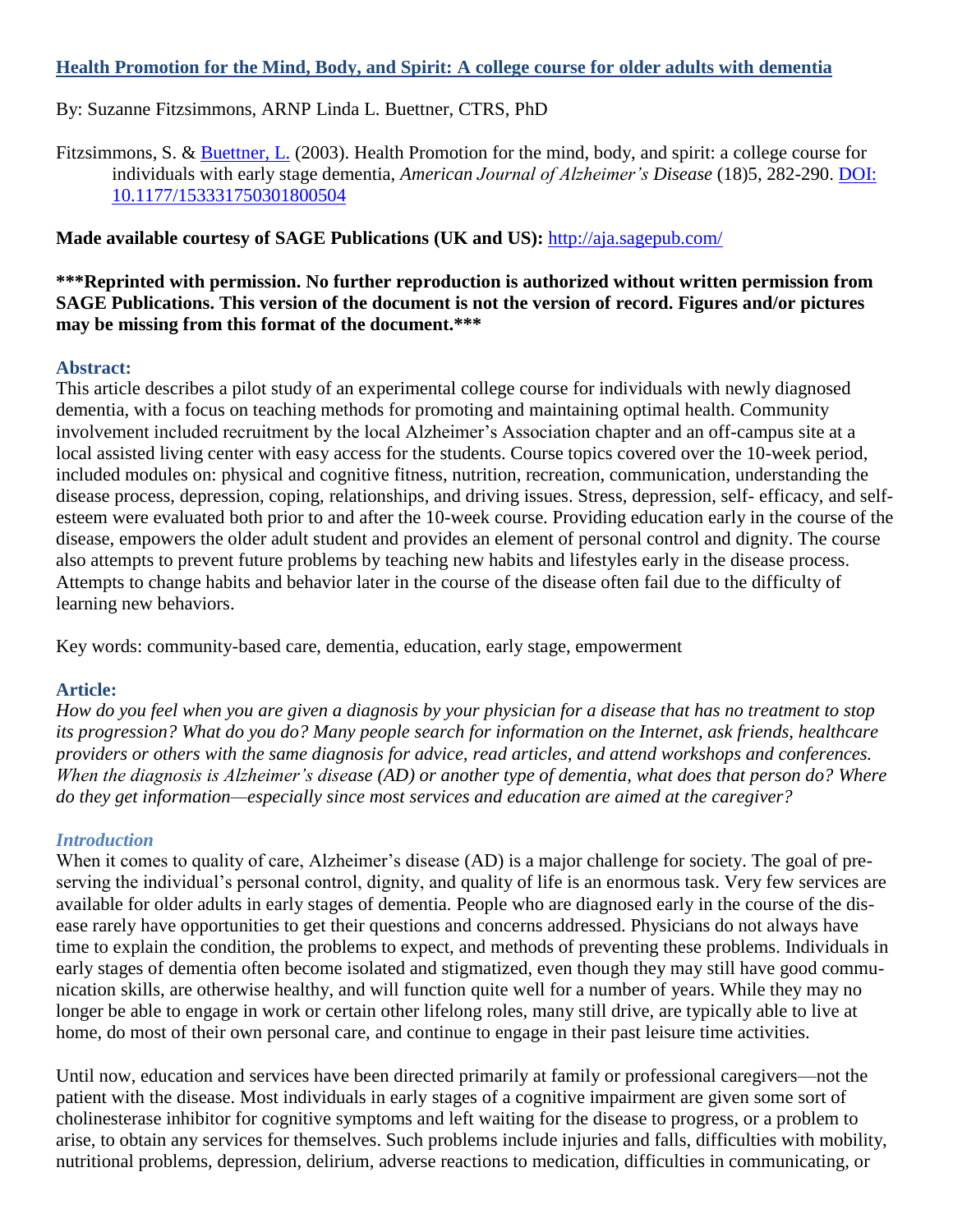problems performing activities of daily living.

This article reports on the results of a pilot study of an experimental college course for older adults with early stage dementia. The course was designed to teach health behaviors to prevent commonly occurring problems and to give the individual dignity and a sense of pride. This pilot study attempted to answer three questions:

- 1. Is it possible to develop an educational method that enables individuals with early stage dementia to learn new information?
- 2. Can participation in an educational course change health behaviors in individuals with early stage dementia?
- 3. Can participation in an educational course impact depression, self-esteem, self-efficacy, and stress?

## *Literature review*

Researchers agree that early diagnosis and intervention are key to managing dementia<sup>1</sup> First, these types of diseases require an early diagnosis so healthcare professionals have the chance to intervene to relieve symptoms and possibly delay progression. Figure 1 displays how learning healthy behaviors might impact later dependency as well as compress disabilities. Second, earlier intervention with therapy (both medication and psychosocial interventions) is now seen as essential.<sup>2</sup> Finally, referrals by specialists, when done early in the disease, can also improve the quality of clinical management and help patients avoid more expensive institutional care.<sup>3</sup>

The service models currently available may not have homed in on the specific needs of clients in the early stages of dementia who reside in the community. In most areas of the US, counseling, referral services, family support groups, respite services, community education, and awareness programs for the caregiver are available. Research shows that common initiatives for dementia caregivers, such as support groups, respite care, or daycare programs, are used by only a small percentage of caregivers,  $4-7$  Much of the literature on early stage dementia focuses on the caregiver"s perspective, while little is known about the perspective of persons with dementia, such as how they learn to live with the chronic condition.<sup>8</sup> This focus on the caregiver can create a learned helplessness in individuals facing this new diagnosis, who may assume that they are incapable of having any control over their life or the course of the disease.  $\frac{9}{2}$  Early-stage support groups for older adults in the early stages of dementia are becoming a service option in many areas. They provide an emotional outlet and an opportunity to socialize with peers in a safe, comfortable setting. However, recreation centers are scarce, and, when they do exist, they are available during limited times, and are often used like an adult day-care program for individuals in moderate stages.

Until now, few, if any, formal educational programs for individuals with dementia have been attempted. The characteristics of dementia, especially memory problems, are thought to be a barrier to learning. For a person to learn new habits or behaviors, what is learned must be moved from their short-term memory into long-term memory. Long-term memory stores information that the brain retains because it is important to the individual. There are two types of long-term memory: explicit and implicit memories. Explicit memory is characterized by consciously recalling specific items of information, such as what one had for breakfast that day. Implicit memory is when prior learning impacts a current task but does not involve making a conscious effort to recall the earlier experience. For example, an individual driving a car is unconsciously remembering the rules of the road as well as the skills necessary to drive. Early evidence from neurology and cognitive psychology indicates that individuals with dementia have impaired explicit memory and preserved implicit memory.  $^{10}$ 

According to recent research, explicit memory tasks are still possible, especially in individuals in the early stages of the disease. <sup>11,12</sup> A memory training program of 12 sessions led to significant improvements in attention and performance, related to activities of daily living, using specific memory strategies.<sup>13</sup> A study of cognitive rehabilitation for motor-type procedural memories found retention of the procedure lasted for three months in participants with severe cognitive impairments and up to 20 months in those with mild impairments. <sup>14</sup> In another study, the preliminary evidence showed that training produced a significant result in face-name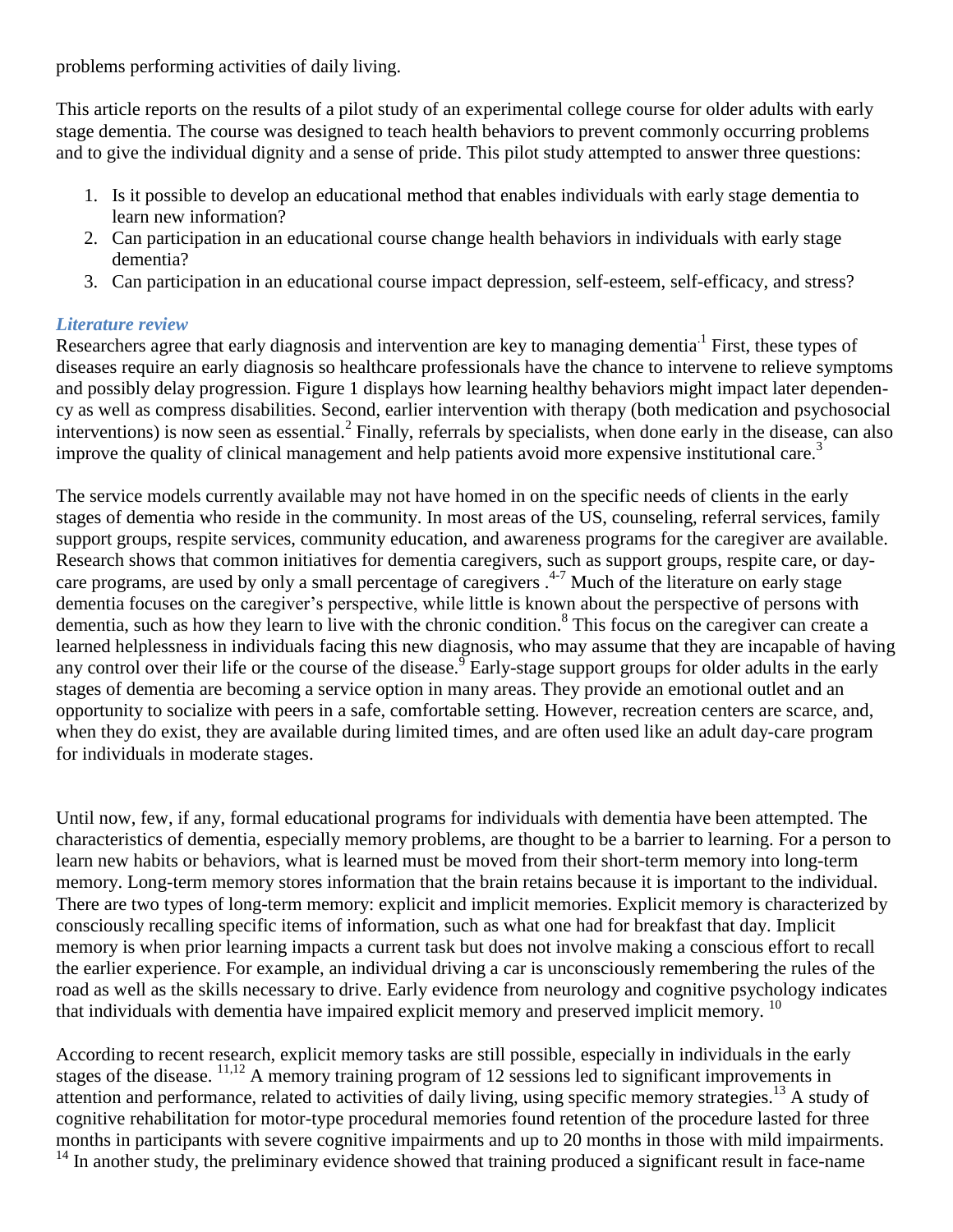association, with gains maintained for six months in the absence of practice.<sup>15</sup> Specific learning techniques for improving autonomy in activities of daily living, use of a cell phone, was hypothesized to be a consequence of relatively preserved procedural memory.<sup>16</sup> Problem-solving therapy was attempted for individuals with both cognitive impairments and depression. The 12-week study supported remission of depression and fewer disabilities. This was explained by the participant's improvement of skills in generating alternatives and in decision-making.<sup>17</sup>

These studies provide encouraging evidence that supports formal education for individuals with cognitive impairments. This inspires attempts at changing lifestyles and habits while the individual is still in the early stages of the disease. Repeated explicit memory learning and motor- type procedural learning, performed early on, may generate implicit memories that will be unconsciously remembered later in the course of the disease. These promising findings



Figure 1. Impact of education for individuals with early stage dementia.

led the authors to create a college course, *Health Promotion for the Mind, Body, and Spirit*, for individuals with a newly diagnosed dementia.

The conceptual framework for this pilot project is based on the Corbin and Strauss Trajectory Model,<sup>18</sup> which posits that a chronic illness course can be shaped and managed over time, even if the course of the disease cannot be modified. This model defines chronic illness as the irreversible presence, accumulation, or latency of disease states or impairments that involve the total human environment for supportive care and self-care, maintenance of function, and prevention of further disability. "Trajectory" implies a multidimensional course or unfolding of chronic illness that profoundly affects individuals and those around them in all aspects of life. The illness and its symptoms influence a person"s life, and aspects of life influence a person"s ability to manage their illness. This model details the stages that occur for a patient with a chronic illness. Part of this model is the understanding that an illness is not just experienced as part of life, but must be managed and requires work by the patient, family, and caregivers. Until now, for individuals with dementia, the healthcare providers, family, or friends have accomplished this work. According to Corbin and Strauss, the goal of healthcare providers within this model is to help those afflicted shape their course while maintaining quality of life. Our Health Promotion course is an attempt to help the older adult with dementia deal with self-care or management of the chronic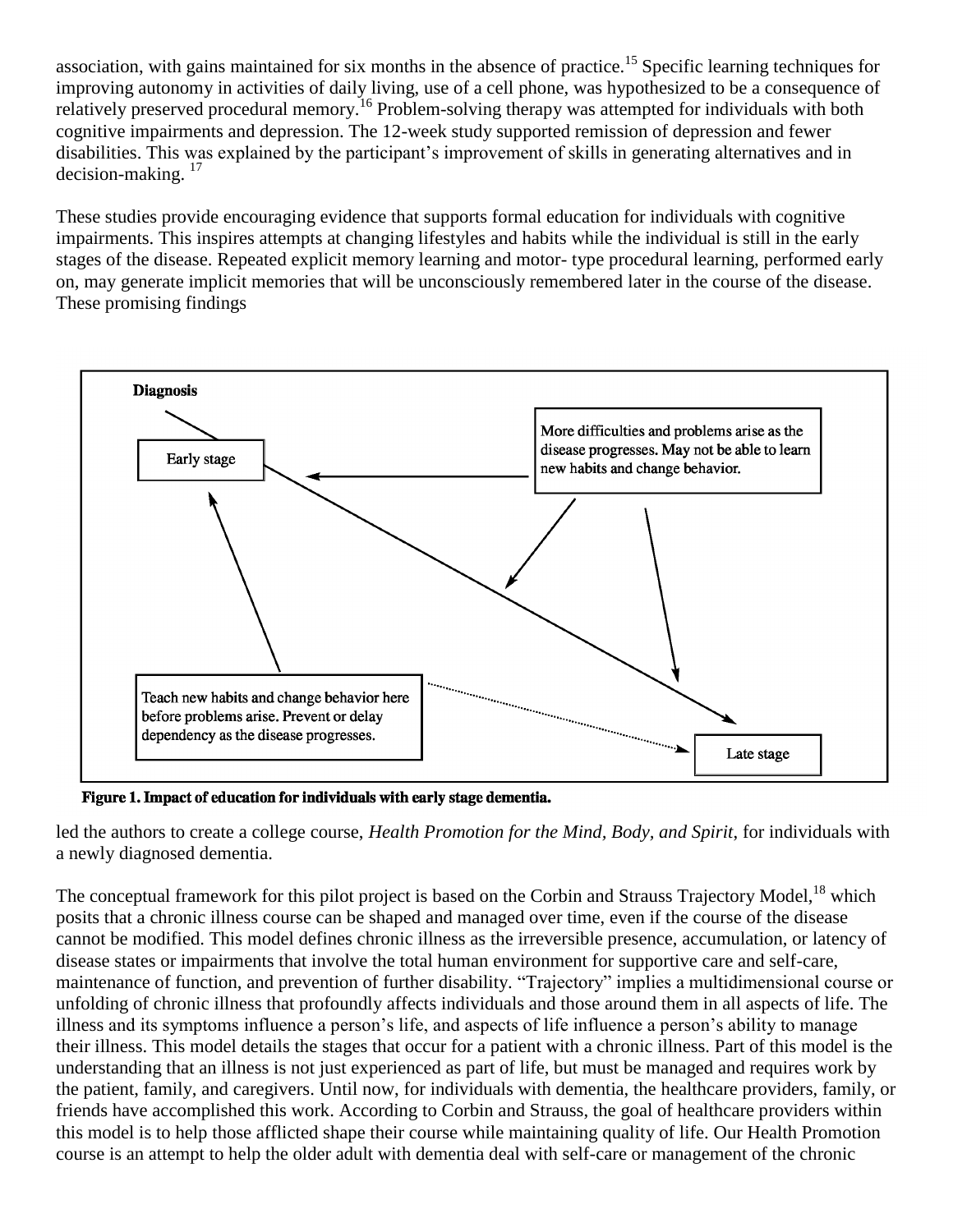## condition.

## *Recruitment/participants*

Participants for this course were recruited through the Gulf Coast Chapter of the Alzheimer's Association (GCCAA) and a local press release. Participants had to be 65 years of age or older, had to be medically diagnosed with dementia, and had to be able to read. The course was limited to 10 participants, all of whom were required to register as students through Florida Gulf Coast University (FGCU). As all of the participants were over the age of 65, this was offered at no cost. The \$20 registration fee required of all students was funded by the GCCAA. All books and supplies were donated by FGCU"s Interdisciplinary Center for Positive Aging. The course took place at a local assisted living center for easier accessibility. The room provided was spacious, quiet, and equipped with chairs and long tables. Class was held on Wednesdays from 10:00 a.m. to noon, for 10 weeks. Spouses and caregivers were not allowed to stay in the classroom during these times.

Ten participants signed up for the course, with seven completing all sessions. Of the three "dropouts," two suffered hip fractures the week before the start of the program, and one relocated after the fourth week. Demographic data were collected at the beginning of the first class. Five of the participants were female and two were male. The Mini-Mental State Examination mean was 21.7 and the mean age was 77.9, with a range of 70.7 to 85.5. One participant lived in an assisted living center;



Figure 2. Module pretest and post-test scores.

the remaining six lived in their own homes and, of those six, two lived alone. Four of the participants drove themselves to class, two were driven by their spouses, and one took public transportation. All were selfambulatory, with one using a walker.

# *Procedure*

Participants were evaluated during the first class session for depression, self-esteem, self-efficacy, and stress. Since all instruments were self-administered, they were chosen for their simplicity and length and included the short-form Geriatric Depression Scale,<sup>19</sup> the Rosenberg Self-Esteem Scale,<sup>20</sup> the Matthias and Schwarzer General Self-Efficacy Scale,<sup>21</sup> and four questions from the Perceived Stress Scale by Cohen, Kamarck, and Mermelstein.<sup>22</sup> The participants expressed no difficulty in reading and responding to these evaluations. All evaluations were performed again at the end of the last class.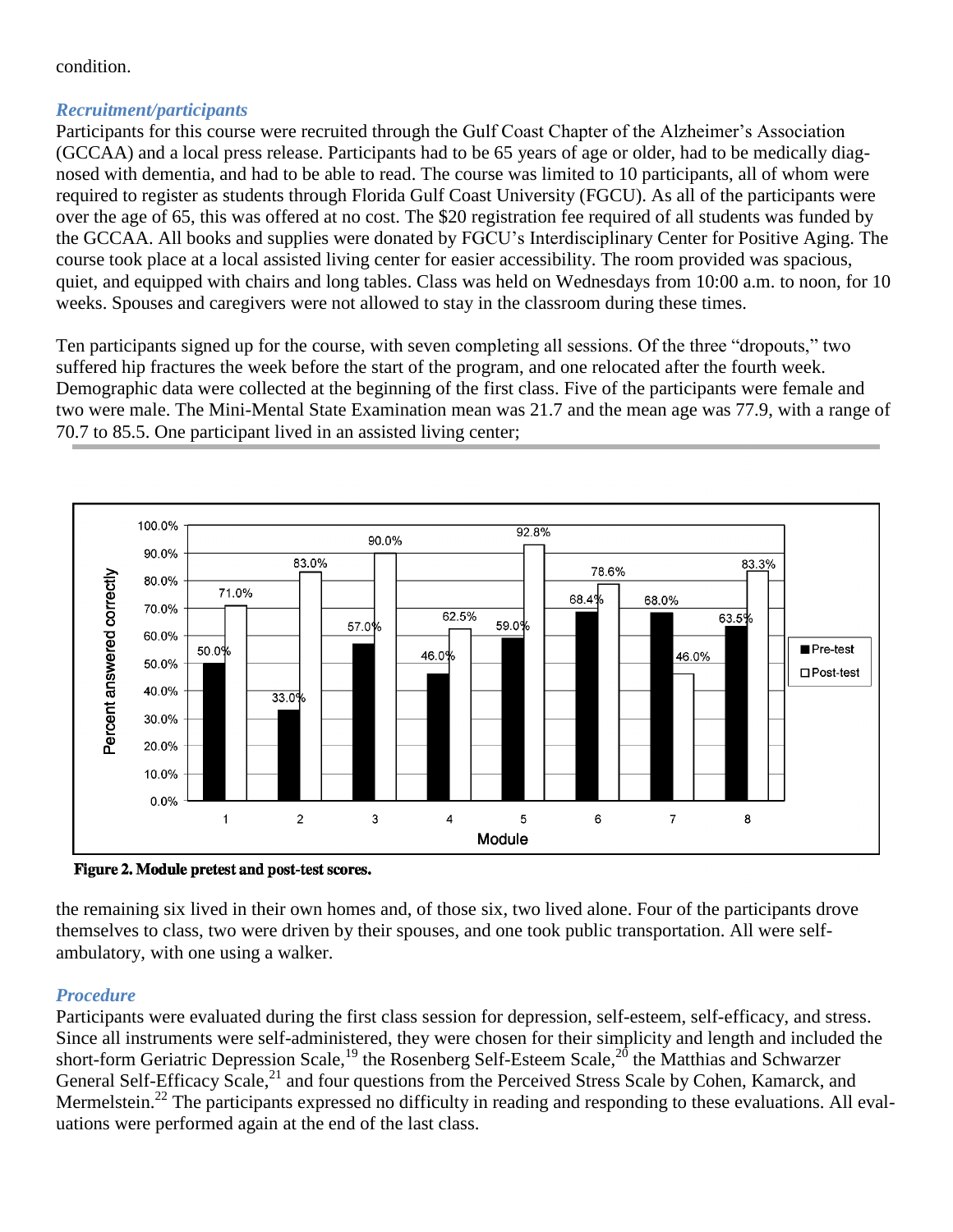The participants also evaluated the course on the last day. Prior to the start of each class, the participants were pretested on the material to be presented during that class, and post-tested with the same questions at the end of each class. This procedure was used to evaluate the effectiveness of the teaching methods. These tests consisted of seven to 11 open-ended questions.

## *Educational methods*

The course was designed to provide information on the disease process and on healthy behaviors to prevent problems that are common later in the course of the disease. It was designed in 10 weekly modules, with different experts and students providing information each week. Content was designed to meet the needs of the participants as assessed by the authors prior to the class. Syllabus information, broken down by weekly module, is presented in Table 1.

To provide consistency and familiarity, the instructor of the course, a geriatric nurse practitioner, administered all tests, taught some of the modules, and was present during all classes. Each class followed a structured format: the module pretest was administered, handouts were provided, a lecture was given, and post-testing took place. Guest lecturers from the community taught specific modules based on their expertise.

During the first class session, participants were provided with name tags and a FGCU binder with their name on the cover. This binder was the basis of the education method for the participants, the premise being that the notebook would become a resource for both the participants and their families to use in the future. The binder contained 10 dividers, one for each module to be covered during the course. To prevent stress, participants were informed at the start of each class that they were not required to remember anything. They were repeatedly informed, many times in each class, to look in their notebook for answers or help. During post-testing of materials for each module, the participants were allowed to use their notebooks to find the answers, thus reinforcing the use of the notebook to answer the questions. Each week, handouts were provided to be added to the notebook based on the material being covered. All handouts had a consistent format, with short statements or bulleted items and space to write notes. The handouts closely followed the lectures for each module, and important material was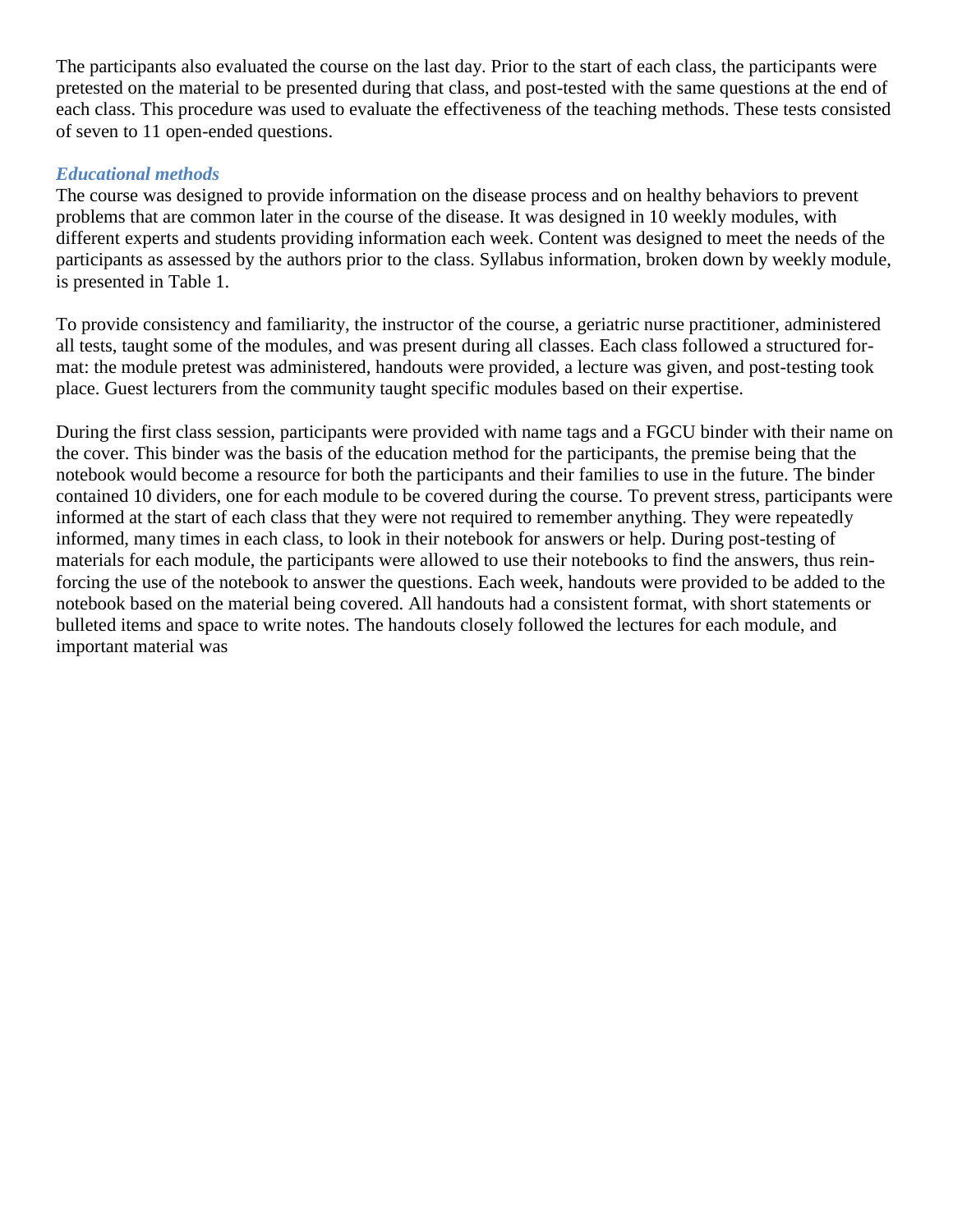| <b>Table 1. Course syllabus</b> |                                   |                                                              |                                                                                                                                                                                                                                                                                                                                                                                                                                                                                                                                                                                                       |  |
|---------------------------------|-----------------------------------|--------------------------------------------------------------|-------------------------------------------------------------------------------------------------------------------------------------------------------------------------------------------------------------------------------------------------------------------------------------------------------------------------------------------------------------------------------------------------------------------------------------------------------------------------------------------------------------------------------------------------------------------------------------------------------|--|
| <b>Week</b>                     | <b>Module</b>                     | <b>Speaker</b>                                               | <b>Content</b>                                                                                                                                                                                                                                                                                                                                                                                                                                                                                                                                                                                        |  |
| 1                               | Healthy lifestyles                | Gerontologist                                                | What healthy behaviors are and why this is important. Taking control<br>over one's health.                                                                                                                                                                                                                                                                                                                                                                                                                                                                                                            |  |
|                                 | Dementia                          | Gerontologist                                                | Types of dementia, how diagnosed, disease course, what to expect.                                                                                                                                                                                                                                                                                                                                                                                                                                                                                                                                     |  |
|                                 | Depression                        | Geriatric nurse<br>practitioner                              | Signs and symptoms, methods of prevention, nonpharmacological<br>treatments, when to see a physician.                                                                                                                                                                                                                                                                                                                                                                                                                                                                                                 |  |
|                                 | Delirium                          | Geriatric nurse<br>practitioner                              | Signs and symptoms, methods of prevention, nonpharmacological<br>treatments, when to see a physician.                                                                                                                                                                                                                                                                                                                                                                                                                                                                                                 |  |
| $\overline{c}$                  | Cognitive activities              | Psychologist                                                 | Keeping the mind active, tips for remembering information.                                                                                                                                                                                                                                                                                                                                                                                                                                                                                                                                            |  |
| 3                               | Communication                     | Geriatric nurse<br>practitioner                              | Types of communication, methods for optimal communication.<br>Development of a communication notebook: A 5" x 7" three-ring binder<br>with six dividers. For most, the dividers were: Family & Friends, Store<br>& Restaurants, Doctors, Household Items, Events, and Words.<br>Participants were helped to develop each section with their personal<br>information. Photographs and store logos were included, as were birth<br>dates. Participants were instructed to add to the binder any time they<br>had difficulty coming up with a word, or look in the binder to find the<br>word they need. |  |
| 4                               | Relationships and<br>coping       | Gerontologist/<br>social worker                              | Changing relationships, dealing with emotions and loved ones.                                                                                                                                                                                                                                                                                                                                                                                                                                                                                                                                         |  |
| 5                               | Physical fitness                  | Gerontologist/<br>physical therapist                         | Falls prevention, exercise.                                                                                                                                                                                                                                                                                                                                                                                                                                                                                                                                                                           |  |
| 6                               | Nutrition & hydration             | Dietitian                                                    | Healthy eating, importance of hydration, use of supplements.                                                                                                                                                                                                                                                                                                                                                                                                                                                                                                                                          |  |
|                                 | <b>Medications</b>                | Geriatric nurse<br>practitioner                              | Medication management and adherence. Avoiding adverse drug<br>reactions.                                                                                                                                                                                                                                                                                                                                                                                                                                                                                                                              |  |
| 7                               | Recreation & leisure              | <b>Certified Therapeutic</b><br><b>Recreation Specialist</b> | Importance of remaining active, socialization, leisure education                                                                                                                                                                                                                                                                                                                                                                                                                                                                                                                                      |  |
| 8                               | Home and traveling<br>safety      | Occupational<br>therapist                                    | When to stop driving, alternate transportation, keeping safe in the home,<br>traveling safety, prevention or getting lost while walking or in car.                                                                                                                                                                                                                                                                                                                                                                                                                                                    |  |
| $\boldsymbol{9}$                | Lifelong learning                 | University OT, PT,<br>RT students                            | Importance of education. Group project: Float for the local Alzheimer's<br>Association Memory Walk.<br>This module was designed to give the healthcare students an opportuni-<br>ty to understand and learn from the older adult participants. Younger<br>students practices discipline-specific assessments on older participants.<br>Older participants explained to healthcare students what it is like living<br>with dementia.                                                                                                                                                                   |  |
| 10                              | Future planning<br>and graduation | Alzheimer's<br>Association                                   | Local resources available, future financial and legal needs. Graduation<br>with certificates, and family and friends attending a party.                                                                                                                                                                                                                                                                                                                                                                                                                                                               |  |

emphasized and repeated. Materials in handouts were written in a manner that could be applied to the participants' lives, when possible. The handouts included local phone numbers for various resources.

Teaching methods included lectures, PowerPoint presentations, Q&A periods, and interactive hands-on learning. Participants were encouraged to ask questions and make comments at any time.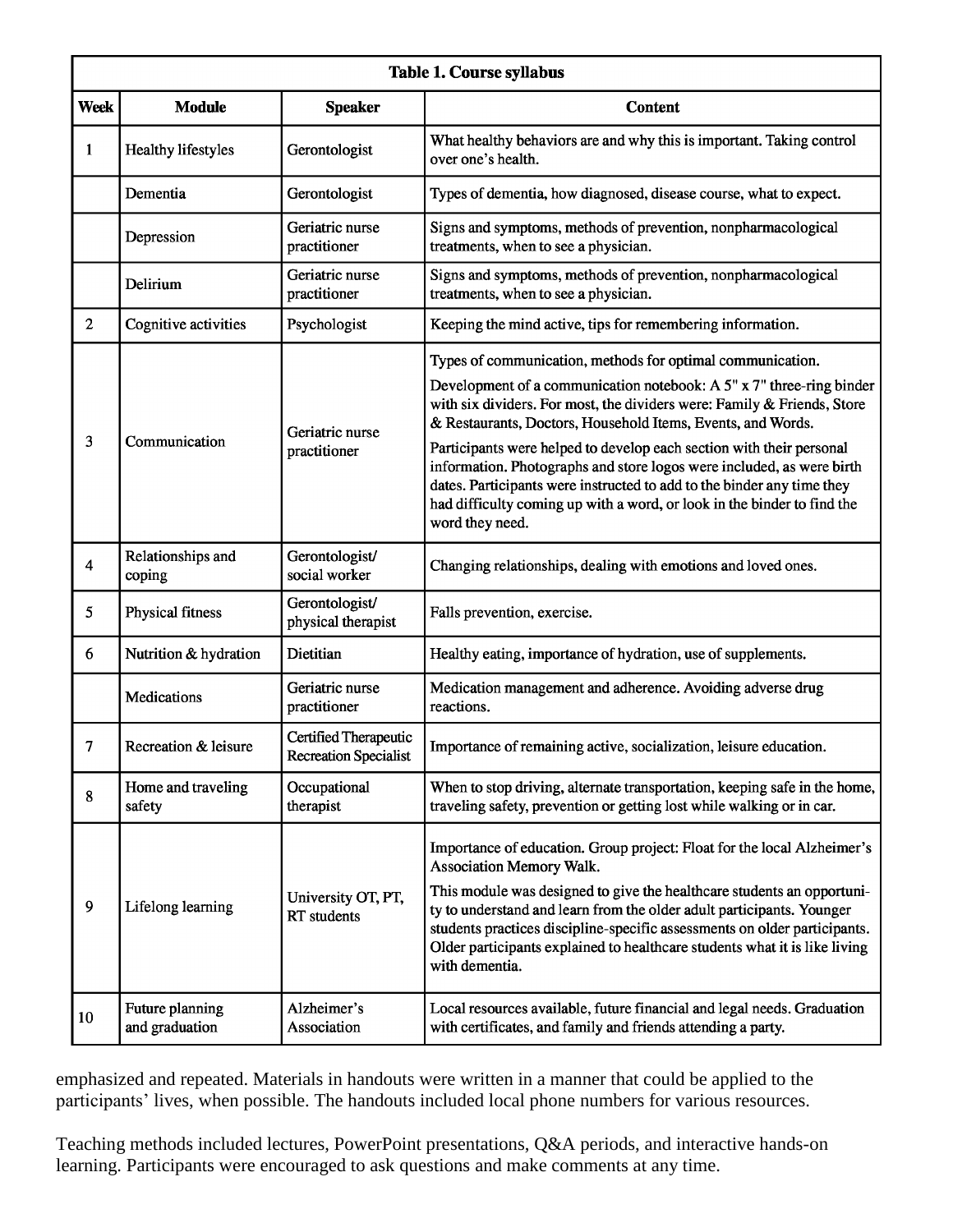### *Results*

Due to the small sample size, the data could not be analyzed for significance or correlations. The Geriatric Depression scores improved from a pretest means of 3.5 to a post-test of 2.67, suggesting that the program may have an effect on reducing depression. The Self-Esteem Scale has a maximum of 30 points; the higher the score, the greater the self-esteem. This score improved from a pretest means of 18.4 to a post-test of 22.0. This suggests a trend toward improved self-esteem of the participants. The Self-Efficacy Scale, with 40 points possible, remained relatively stable from a pretest of 33.17 to a post-test of 33.0. Scores for the Perceived Stress Scale dropped from a pretest of 7.83 to a post-test of 7.0, showing a slight reduction in stress. Figure 2 shows the scores for pretest and post-test of information within the 10 modules, expressed by the percentage of questions answered correctly. For the course evaluation, the participants rated a series of questions on a Likert-type scale of 1 to 10, with 10 indicating the greatest importance. The questions and results are shown in Table 2.

### *Findings*

The quantitative and qualitative data provide encouraging pilot information on an educational program for older adults with dementia. The findings below relate to the original three questions this study attempted to answer.

- 1. *Is it possible to develop an educational method that enables individuals with early stage dementia to learn new information?* Based on the pretest and post-test data on module content (Figure 2), we feel it is possible to teach the material in a way that improves knowledge and understanding in the students. Much was learned from the students themselves, and, based on their feedback, the syllabus and content will be modified in the future. For one module (module 7), participants scored lower on the post-test because the lecturer did not follow the handout and the abstract content of the material. Students commented they preferred having the PowerPoint presentation along with the lecture. Seeing the information on the screen as it was being discussed seemed to help.
- 2. *Can participation in an educational course change health behaviors in individuals with early stage dementia?* As a result of information learned in the course, several subjects reported short-term changes in lifestyle. Two of them started regular exercise programs (one swimming, one walking). One participant decided to stop driving when he learned that having near misses means you are no longer a safe driver. One participant recognized in herself the signs of depression and started to socialize with others on a daily basis. Another participant began taking a cell phone with him on his daily walk and leaving a note stating what time he left and where he was going. Several, with the help of the instructors, developed a method for remembering to take their medications. Three kept their communication notebook with them wherever they went, referring to it when needed and adding information when appropriate. Several starting playing board games with their spouse or grandchildren, both as a leisure activity and to keep their minds engaged. One took up watercolor painting, a former passion she assumed she could no longer do. Several decided never to take overthe-counter medications or supplements without talking to the pharmacist first. One had handrails added to her bathroom. How long these changes lasted is not known since longitudinal data were not collected, but during a follow-up session six months later, the participants were still dedicated to the behavior changes they had made.
- 3. *Can participation in an educational course impact depression, self-esteem, self-efficacy, and stress?* Although this was a small sample, the mean scores for all tests did improve. A larger sample and a control group would be needed to show that significant change was due to the course. These results were promising and deserve further study.

#### *Discussion*

Test score data alone cannot describe the impact this program had on the participants as well as from family members, guest lecturers, and the core instructors. It was originally assumed that the participants could learn but might either forget to come or forget their notebooks or name tags. This assumption was found to be incorrect; the students never forgot to attend and always had their notebooks and name tags with them. There was a concern that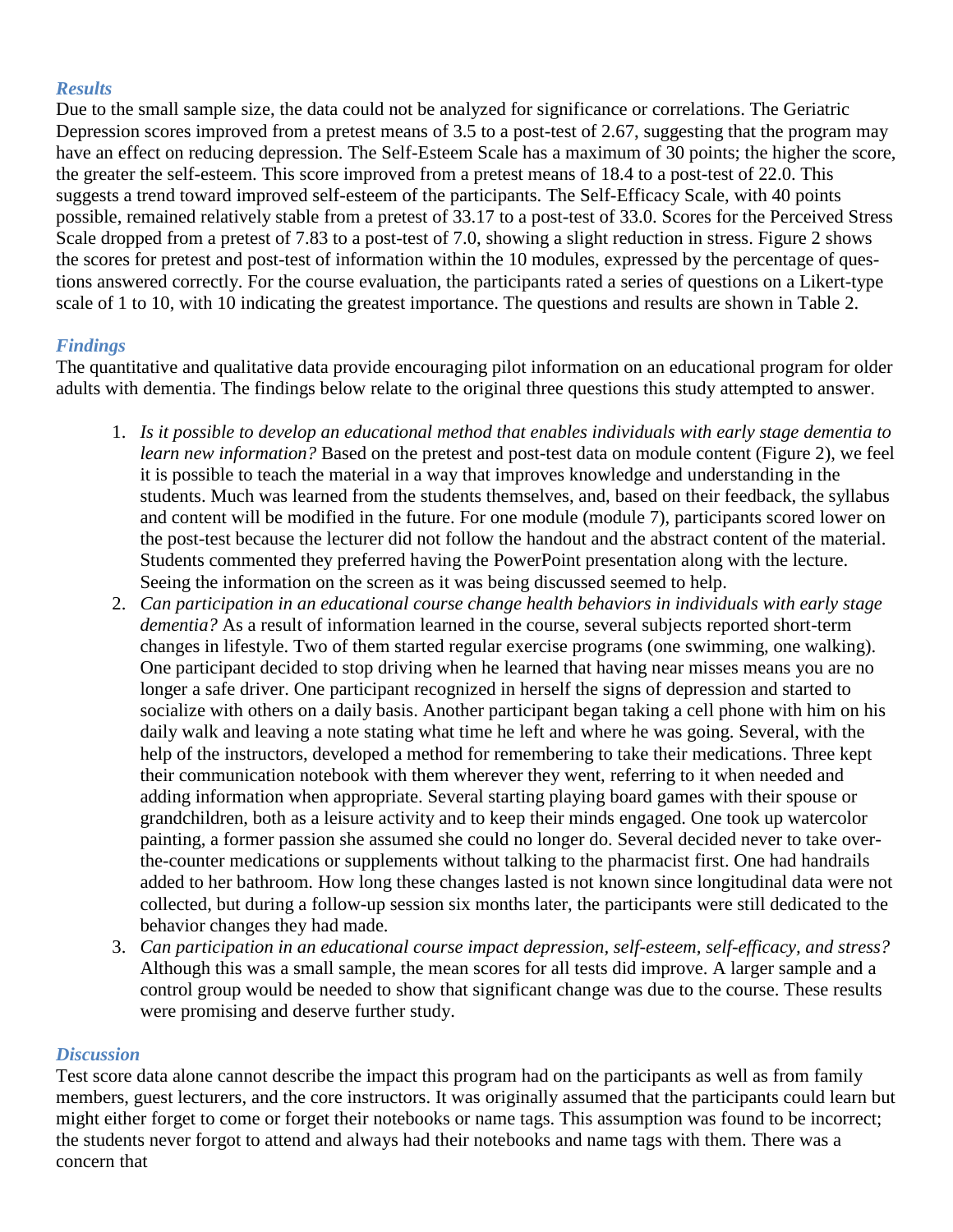| <b>Table 2. Course evaluations</b>                                       |                                        |  |  |  |
|--------------------------------------------------------------------------|----------------------------------------|--|--|--|
| <b>Questions</b>                                                         | Ranked importance (scale of $1 - 10$ ) |  |  |  |
| In regard to the course you just took:                                   |                                        |  |  |  |
| How important was it to you to meet classmates with your same problem?   | 8.0                                    |  |  |  |
| How important was it to you to learn how to be healthy?                  | 9.4                                    |  |  |  |
| How important was it to you to learn how to take control of your life?   | 9.8                                    |  |  |  |
| How important was it to you having instructors to answer your questions? | 9.6                                    |  |  |  |
| How important was it to you to have a comfortable emotional outlet?      | 9.6                                    |  |  |  |
| How important was it to you to have a notebook to use as reference?      | 9.6                                    |  |  |  |
| How important was it to you to be a college student?                     | 9.0                                    |  |  |  |
| How important was it to you to have something of your own to attend?     | 9.4                                    |  |  |  |
| How would you evaluate the course's main instructor?                     | 9.9                                    |  |  |  |
| What is your overall evaluation of your experience with this course?     | 9.6                                    |  |  |  |
| <b>Questions</b>                                                         | <b>Number of responses</b>             |  |  |  |
| Was the length of each class:                                            |                                        |  |  |  |
| Too short?                                                               | $\bf{0}$                               |  |  |  |
| Too long?                                                                | 0                                      |  |  |  |
| Just right?                                                              | 7                                      |  |  |  |
| Was the number of classes:                                               |                                        |  |  |  |
| Too few?                                                                 | 4                                      |  |  |  |
| Too many?                                                                | 0                                      |  |  |  |
| Just right?                                                              | 3                                      |  |  |  |
| Was the location of the classes:                                         |                                        |  |  |  |
| Convenient?                                                              | 7                                      |  |  |  |
| Inconvenient?                                                            | 0                                      |  |  |  |

two hours might be too long for class time; originally a break was scheduled halfway through. Not one of the students ever wanted to take time for a break. It was assumed that the testing might be stressful and difficult for the participants. Again, this proved incorrect. After the first class, the students seemed to know the routine and never complained. They took notes, paid close attention, asked good questions, and used their notebooks to find the answers. They were, by far, the best college students any of the instructors ever taught!

During the first two or three classes, the participants were polite and reserved. The first module covered a difficult topic for them—the detailed information about dementia and what to expect. One participant later said, "I went home and cried for hours after the first class.

Then I decided, 'Okay, now you know what to expect. It's time to get on with my life.' I felt like a new beginning had occurred for me and I could handle it."

From the second class came the "plaques and tangles" joke. One participant, having difficulty finding a word, said "Well, it's hard to remember when you have all those plaques and tangles!" From then on, this was their standard reply when having difficulty finding a word. At the start of the third class, one participant asked if we could rearrange the seating; she wanted the tables to face one another so they could see each other. By that time, the class members were bonding. They helped each other and consoled, complimented, and hugged their classmates. They brought items from home to share each other: a recipe, photographs, books, articles, even a 1956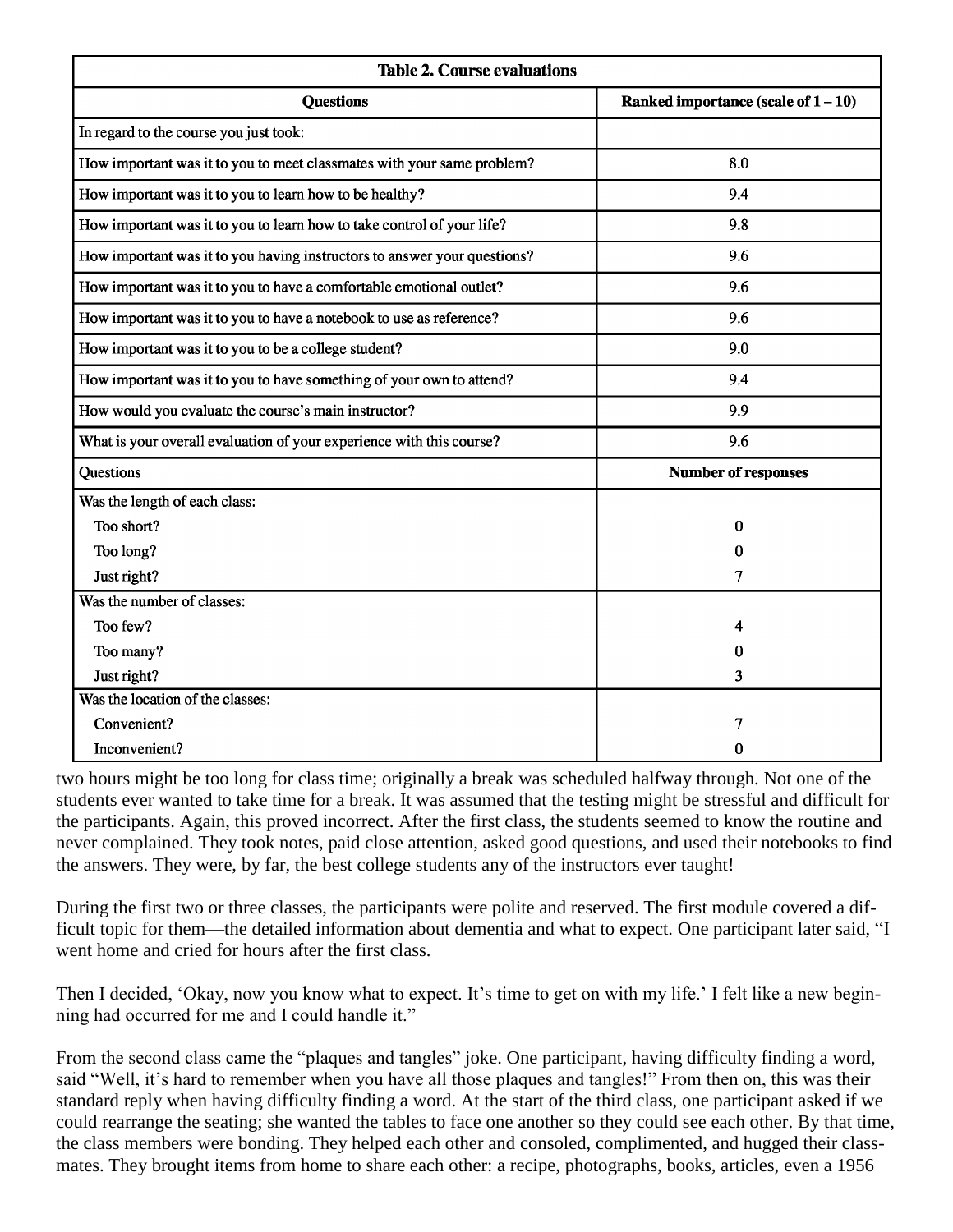| Table 3. Advice lists developed by class participants after completing the course |                                                                                                      |  |  |
|-----------------------------------------------------------------------------------|------------------------------------------------------------------------------------------------------|--|--|
| <b>Group addressed</b>                                                            | <b>Advice from course participants</b>                                                               |  |  |
|                                                                                   | • Include me in social events and activities.                                                        |  |  |
|                                                                                   | • Take me out.                                                                                       |  |  |
|                                                                                   | • Know that I'd rather drive myself, but I can't.                                                    |  |  |
|                                                                                   | • Remind us of events of the past; it keeps us alive.                                                |  |  |
| To my family, friends, and caregivers:                                            | • You would be surprised at what I can still do, if you would just let me.                           |  |  |
|                                                                                   | • Sometimes, we feel lonely and scared; don't be afraid to call.                                     |  |  |
|                                                                                   | • Acknowledge me; I am not an empty shell.                                                           |  |  |
|                                                                                   | • I am not contagious, so don't keep away.                                                           |  |  |
|                                                                                   | • Don't announce my diagnosis to the world.                                                          |  |  |
|                                                                                   | • Don't grab me and hold me like a criminal.                                                         |  |  |
|                                                                                   | • Your voices are too loud in the halls at night; when you yell to each other,<br>it keeps us awake. |  |  |
| To the staff at assisted living centers:                                          | • The only exercise I get around here is walking to meals; take me on walks!                         |  |  |
|                                                                                   | • I want to stay active, but I can't remember when and where things take                             |  |  |
|                                                                                   | place. Remember to ask me if I want to attend.                                                       |  |  |
|                                                                                   | • Be upfront and honest.                                                                             |  |  |
|                                                                                   | • Don't be ashamed.                                                                                  |  |  |
| To people recently diagnosed with Alzheimer's                                     | • Make jokes out of your problems.                                                                   |  |  |
| disease and other dementias:                                                      | • Focus on what you can do, not of what you can't do.                                                |  |  |
|                                                                                   | . Right at the beginning, tell people your problem and get it over with.                             |  |  |
|                                                                                   | • Keep track of old friends.                                                                         |  |  |

Studebaker. They spent a Saturday participating as a team in a local Memory Walk and had a picnic afterward. Various family members also gave us some feedback:

- "This is the most important thing in her life right now."
- "Everywhere she goes, she brings her class notebook and shares it with others."
- "Every Wednesday we talk on the phone and she tells me what she learned that day. She even faxes me the handouts so I can learn too!"
- "She tells everyone she is a college student!"
- "Talk about a turnaround, now he comes home from class and is teaching me about health issues!"

The last class was an emotional time, as students expressed sadness over the course ending. They had found a comfortable space where they could express themselves without ridicule or fear. They had someone to answer their questions and to advise them. They received their college course completion certificates with both tears and pride. They asked if they could continue to meet monthly, and they now take turns hosting monthly gettogethers at each others" homes. They also developed lists of advice for others involved in their care and treatment. This information is summarized in Table 3.

## *Conclusion*

This pilot study of a college course for individuals with newly diagnosed dementia was a hugely successful program. The students who took the course were extremely satisfied with the opportunity to learn and with the content of the 10-week program. They were able to improve their knowledge and skills and made some shortterm changes in their health behaviors. Most importantly, they learned the information firsthand and were able to have some control over their lives. This improved their mood, self-esteem, and self-efficacy.

This is a very different way of providing services to older adults with dementia, one that needs to be an option in every community in the nation. It is dignified and respectful of the lives and abilities of older adults facing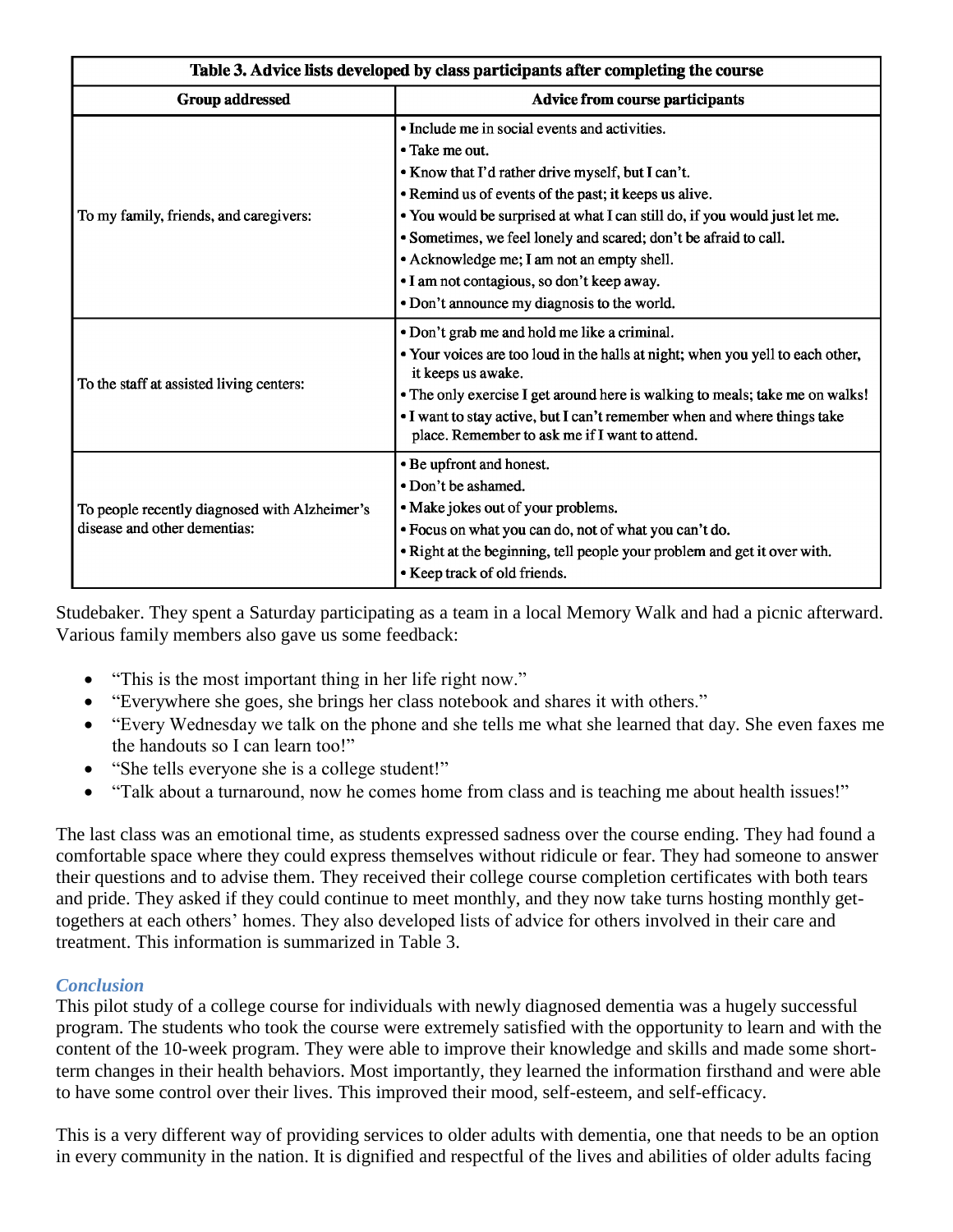one of the toughest times in their lives. Based on input from the participants and guest lecturers and on test scores, the course has been modified into one 12 weeks long. For information on obtaining the course materials for replication, please contact the authors.

A week after the course ended, the instructors received the following letter from one of the participants:

"Just a note to say thanks to you and the University for holding this course. I found every Wednesday class extremely helpful, very knowledgeable and well presented. Each week's subject was of personal interest to me and concern to me, since I was just recently diagnosed with AD. Starving for all the information related to this problem and how one copes with the reality of the disease, how I will get by each day, continue to communicate, keep relationships, what steps need to be taken to stay healthy, improve mobility, protect myself from falls and make my home safe. Another important highlight for me was the interaction with the other students. It showed me I was not alone with my struggle, but there were others, some with more or less memory impairment. I felt an immediate camaraderie with them all. The information I received was very valuable and I believe I could apply it in my everyday living as long as possible and then, my family will have a guideline also. I am truly grateful and feel this course could be the most helpful tool the medical and health community could offer to folks with this condition." AW, retired nurse

## *Acknowledgment*

The authors would like to thank the Gulf Coast Alzheimer"s Association and Royal Palm Retirement Centre for their support of this project.

# *References*

1. Steele C: Recognition and management of early Alzheimer"s disease. *JCOM*. 1999; 6(3): 52-68.

2. Mittelman M, Ferris S, Shulman E: A family intervention to delay nursing home placement of patients with Alzheimer"s disease. *JAMA*. 1996; 276(21): 1725-1731.

3. Bosanquet N: Focus on Alzheimer"s Disease 4: A test for health

services. *Novartis J*. 2002; 3(1). Available online at: http://www. novartis.com/ *pathways/content/vol3num1/focus4. html*.

4. Cox C: Findings from a statewide program of respite care: A comparison of service users, stoppers, and nonusers. *Gerontologist.* 1997; 37(4): 511-517.

5. Farran CJ, Keane-Hagerty E, Tatarowicz L, et al.: Dementia care- receiver needs and their impact on caregivers. *Clin Nurs Res.* 1993; 2(1): 86-97.

6. Lawton MP, Brody EM, Saperstein AR: A controlled study of respite service for caregivers of Alzheimer"s patients. *Gerontologist*. 1989; 29(1): 8-16.

7. Montgomery RJV: Examining respite: Its promise and limits. In Ory MG, Duncker AP, (eds.): *In-Home Care for Older People: Health and Supportive Services.* Newbury Park, CA: Sage Publications, 1991, 75-96.

8. Werezak L, Stewart N: Learning to live with early dementia. *Can J Nurs Res*. 2002; 34(1): 67-85.

9. Flannery RB: Treating learned helplessness in the elderly dementia patient: Preliminary inquiry. *Am J Alzheimers Dis Other Dement.* 2002; 17(6): 345-349.

10. Son GR, Therrien B, Whall A: Implicit memory and familiarity among elders with dementia. *J Nurs Scholarsh*. 2002; 34(3): 263-267.

11. Karlsson T, Johansson I, Adolfsson R, et al.: Recognition memory in Alzheimer"s disease. A demonstration of a remarkable memory capacity in Alzheimer"s disease. *Dement Geriatr Cogn Disord*. 2003; 15(1): 6-9.

12. Camus JF, Nicolas S, Wenisch E, et al.: Implicit memory for words presented in short texts is preserved in Alzheimer"s disease. *Psychol Med.* 2003; 33(1): 169-174.

13. Bernhardt T, Maurer K, Frolich L: Effect of daily living-related cognitive training on attention and memory performance of persons with dementia. *Z Gerontol Geriatr*. 2002; 35(1): 32-38. German.

14. Kawai H, Kawamura M, Mochizuki S, et al.: Longitudinal study of procedural memory in patients with Alzheimer-type dementia. *No To Shinkei*. 2002; 54(4): 307-311. Japanese.

15. Clare L, Wilson BA, Carter G, et al.: Relearning face-name associations in early Alzheimer"s disease. *Neuropsychology.* 2002; 16(4): 538-547.

16. Lekeu F, Wojtasik V, Van der Linden M, et al.: Training early Alzheimer patients to use a mobile phone.